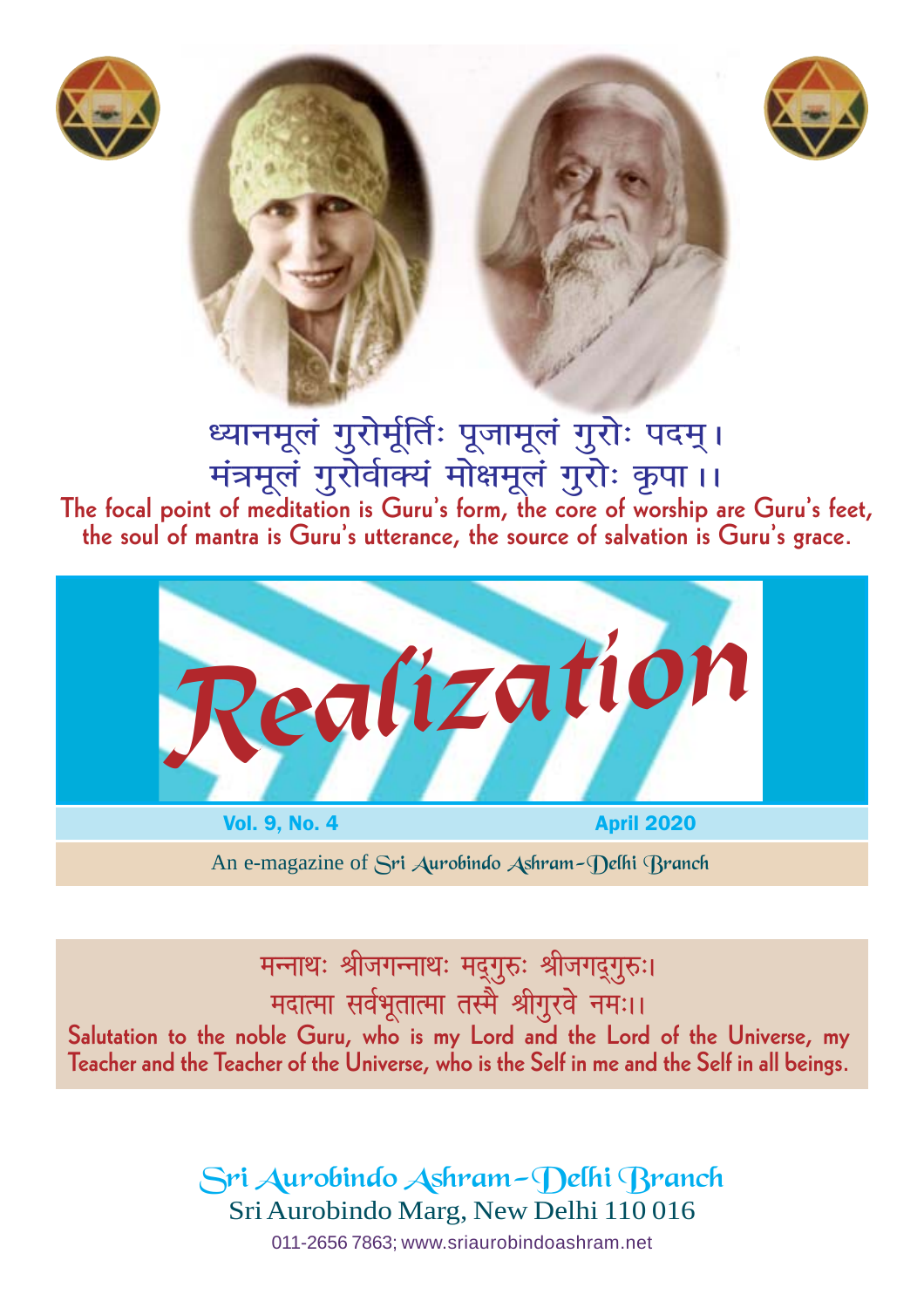# Ongoing & Forthcoming Events April 2020

Meditation & Satsang venue : Meditation Hall Monday – Saturday 7 –7:30 pm Collective Meditation

Corona Virus (COVID-19) outbreak has forced all Ashram activities in abeyance. Please make a status-check on the Ashram website, www.sriaurobindoashram.net.

Note: Hence entry to the Ashram premises is severely restricted.

### Ashram Library (Knowledge) Tuesday to Sunday Timings : 10:00 A.M. - 4:30 P.M.<br>
v closed )<br>
Contact : 2656 7863 (Monday closed) *Contact :* 2656 7863

|           |                  | <b>SRI AUROBINDO ASHRAM-DELHI BRANCH'S SOCIAL MEDIA LINKS</b> |  |
|-----------|------------------|---------------------------------------------------------------|--|
| YouTube   | $\sim$ 100 $\pm$ | https://youtube.com/sriaurobindoashramdelhibranch             |  |
| Facebook  | $\sim$ 10 $\sim$ | http://facebook.com/sriaurobindoashramdelhibranch             |  |
| Instagram | $\sim$ 100 $\pm$ | https://www.instagram.com/sriaurobindoashramdelhibranch       |  |
| Twitter   | $\bullet$        | https://twitter.com/saadelhibranch                            |  |

| <b>Advance Notice</b>                         |  |                                                                |  |  |  |
|-----------------------------------------------|--|----------------------------------------------------------------|--|--|--|
|                                               |  | Jul 31-Dec 23 Mon-Fri: 10am-12:30 pm COURSE ON 'TEACHING YOGA' |  |  |  |
| Details at: $\leq$ srimayog $@$ gmail.com $>$ |  |                                                                |  |  |  |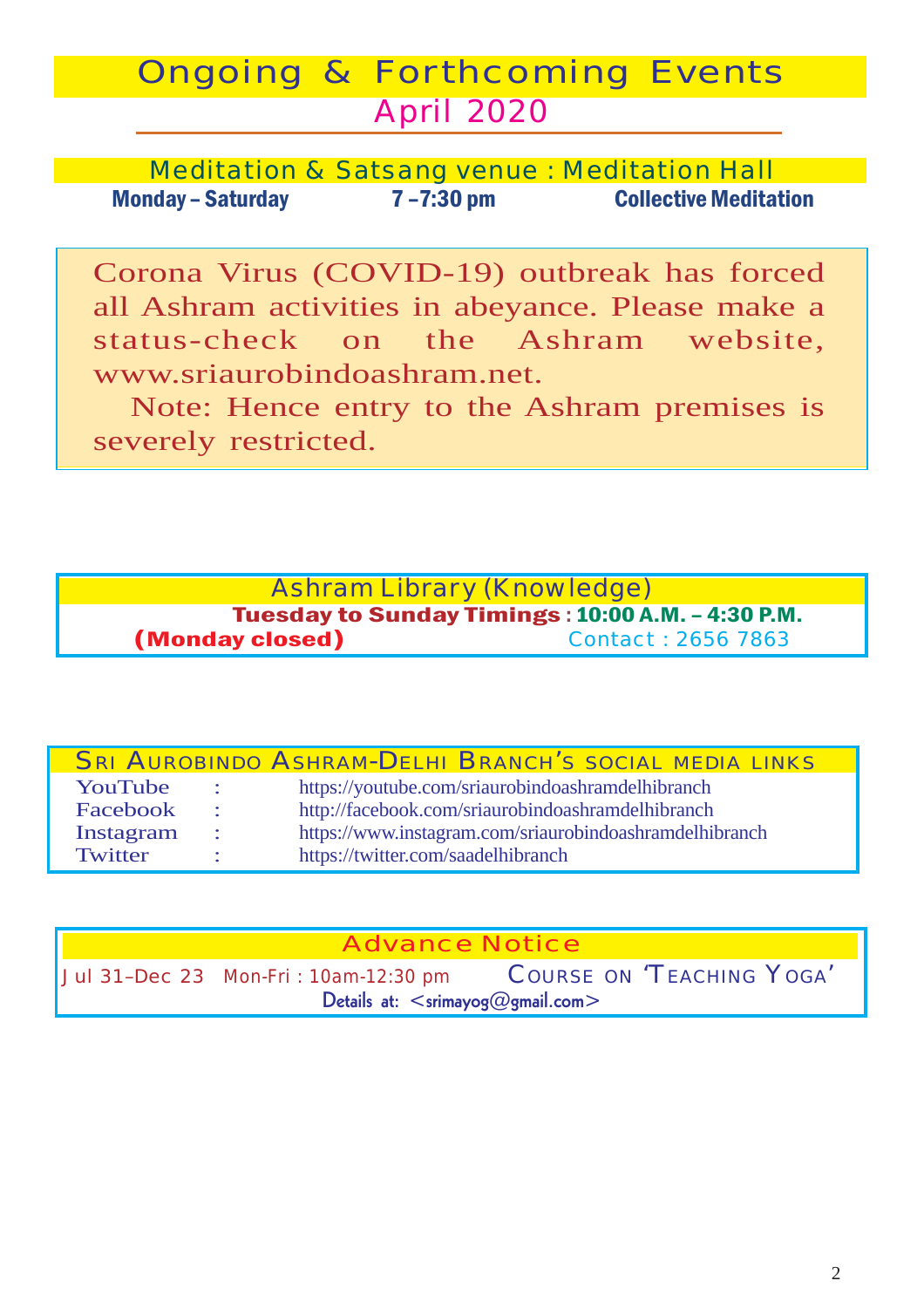## 2020 Camps in the Kumaon Himalayas

Corona Virus (COVID-19) outbreak has forced all camp activity at Sri Aurobindo Ashram-Delhi Branch's Himalayan Centres in Van Niwas and Madhuban in district Nainital of Uttarakhand in abeyance. Please make a status-check on the Ashram website, www.sriaurobindoashram.net.

# Matri Kala Mandir (MKM) CLASSES

Corona Virus (COVID-19) outbreak has forced all Matri Kala Mandir classes in abeyance. Please make a status-check on the Ashram website, www.sriaurobindoashram.net.

Note: Hence entry to the Ashram premises is severely restricted.

## The Mother's Integral Health Centre Activities

Corona Virus (COVID-19) outbreak has forced all Health Centre activities in abeyance. Please make a status-check on the Ashram website, www.sriaurobindoashram.net.

Note: Hence entry to the Ashram premises is severely restricted.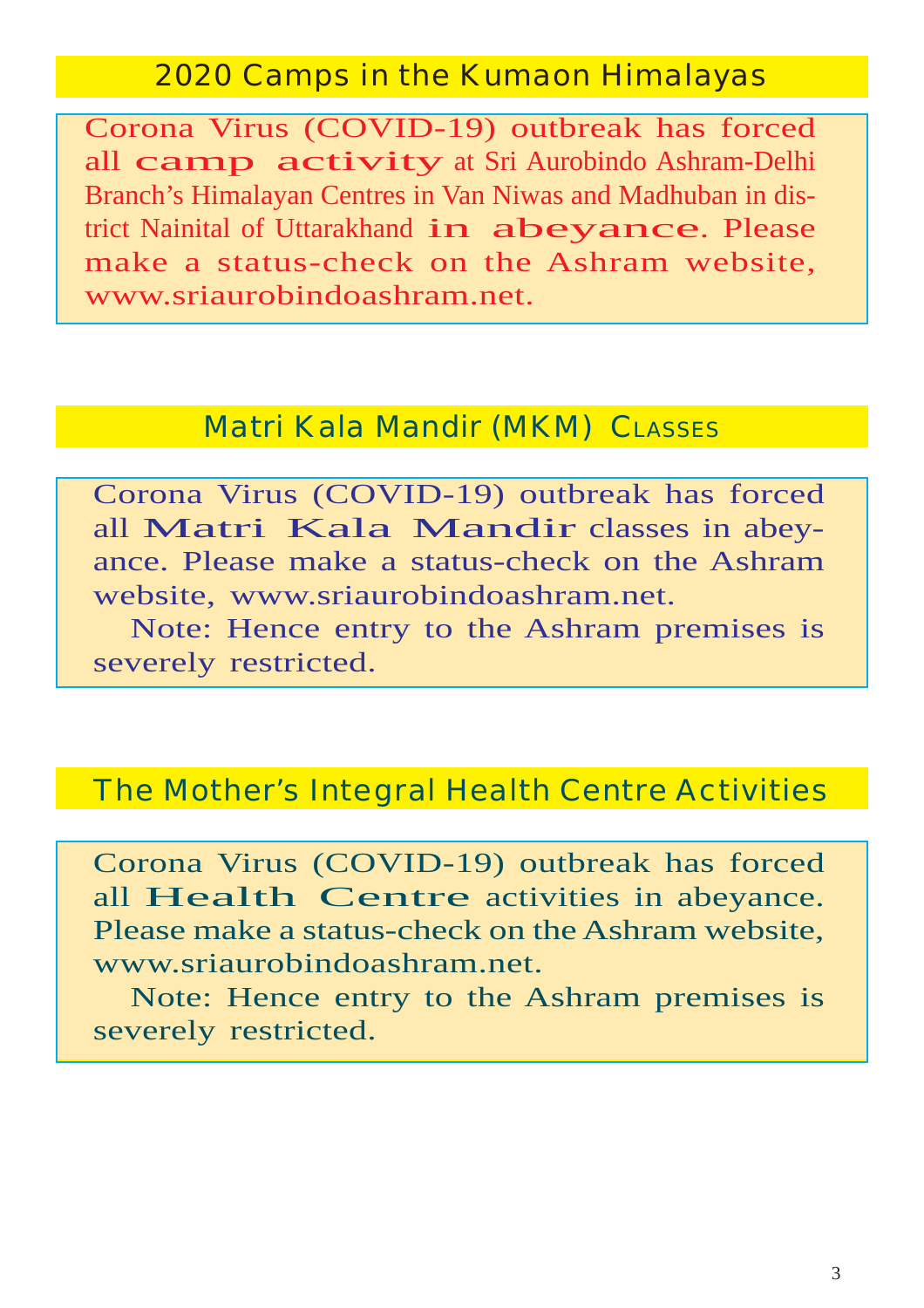# Important Days in the Ashram 2020

**4 April** Anniversary of Sri Aurobindo's advent in Pondicherry

### 4 April Anniversary of *Tapasya* Bhavan's Inauguration Day

#### 23 April **Foundation Anniversary of The Mother's International School**

**24 April** 100th Anniversary of Mother's final arrival in Pondicherry-**Darshan** Day



**Darshan Day**

**(About 24 April 1920)**

**The anniversary of my return to Pondicherry, which was the tangible sign of the sure Victory over the adverse forces. – The Mother, 24 April 1937**

Program details will be available on <www.sriaurobindoashram.net>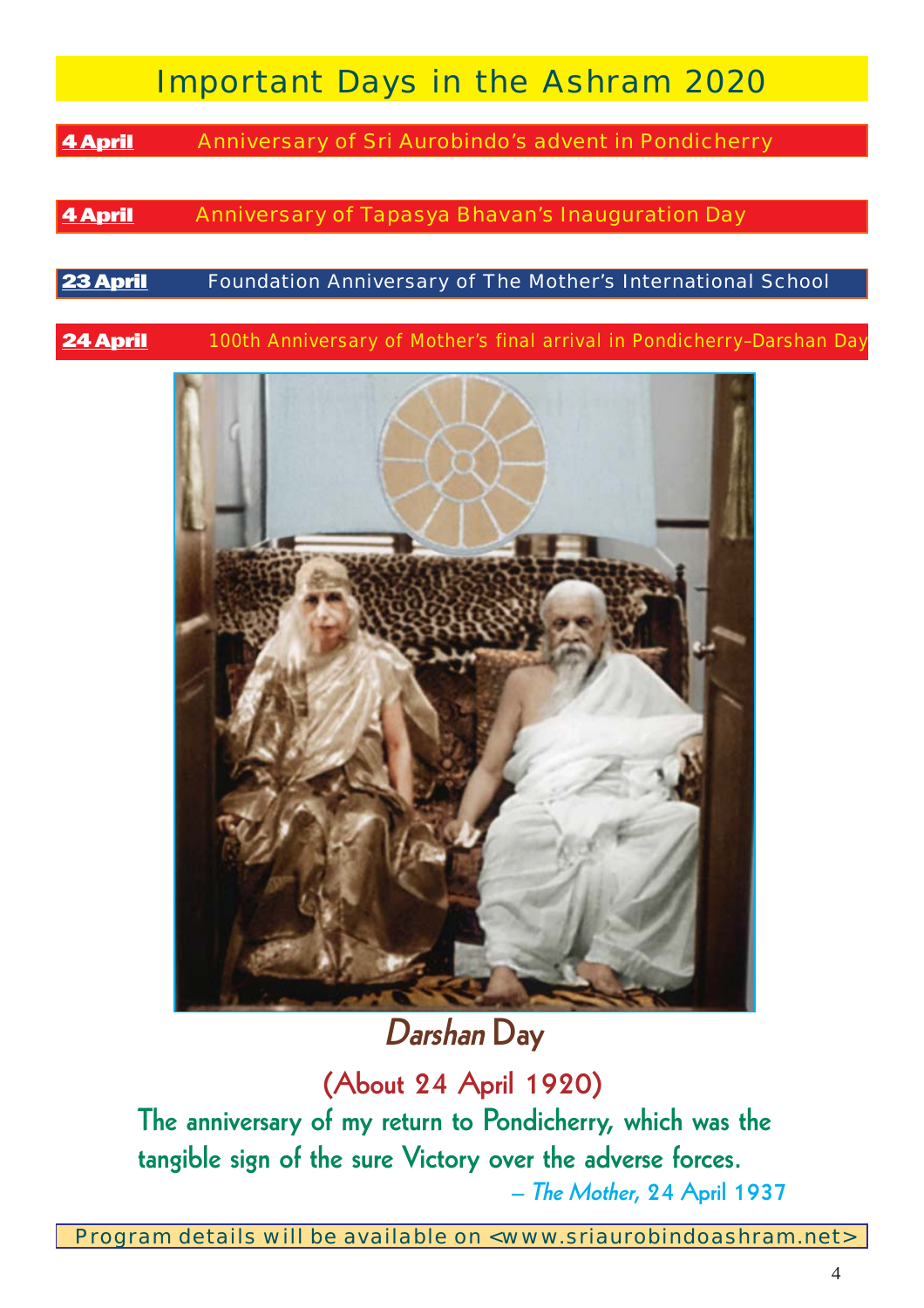# **The Perfect Giving**

*Q.: Mother, on January 6 you said, "Give all you are, all you have, nothing more is asked of you but also nothing less."*

Yes.

*Q.: What is meant by "all you have" and "all you are"?*

I am going to tell you in what circumstances I wrote this; that will make you understand:

Someone wrote to me saying that he was very unhappy, for he longed to have wonderful capacities to put at the disposal of the Divine, for the Realisation, for the Work; and that he also longed to have immense riches to be able to give them, to put them at the feet of the Divine for the Work. So I replied to him that he need not be unhappy, that each one is asked to give what he has, that is, all his possessions whatever they may be, and what he is, that is, all his potentialities—which corresponds to the consecration of one's life and the giving of all one's possessions—and that nothing more than this is asked. What you are, give that; what you have, give that, and your gift will be perfect; from the spiritual point of view it will be perfect. This does not depend upon the amount of wealth you have or the number of capacities in your nature; it depends upon the perfection of your gift, that is to say, on the totality of your gift. I remember having read, in a book of Indian legends, a story like this. There was a very poor, very old woman who had nothing, who was quite destitute, who lived in a miserable little hut, and who had been given a fruit. It was a mango. She had eaten half of it and kept the other half for the next day, because it was something so marvellous that she did not often happen to get it—a mango. And then, when night fell, someone knocked at the rickety door and asked for hospitality. And this someone came in and told her he wanted shelter and was hungry. So she said to him, "Well, I have no fire to warm you, I have no blanket to cover you, and I have half a mango left, that is all I have, if you want it; I have eaten half of it." And it turned out that this someone was Shiva, and that she was filled with an inner glory, for she had made a perfect gift of herself and all she had.

I read that, I found it magnificent. Well, yes, this describes it vividly. It's exactly that.

The rich man, or even people who are quite well-off and have all sorts of things in life and give to the Divine what they have in surplus—for usually this is the gesture: one has a little more money than one needs, one has a few more things than one needs, and so, generously, one gives that to the Divine. It is better than giving nothing. But even if this "little more" than what they need represents lakhs of rupees, the gift is less perfect than the one of half the mango. For it is not by the quantity or the quality that it is measured: it is by the sincerity of the giving and the absoluteness of the giving.

– *The Mother*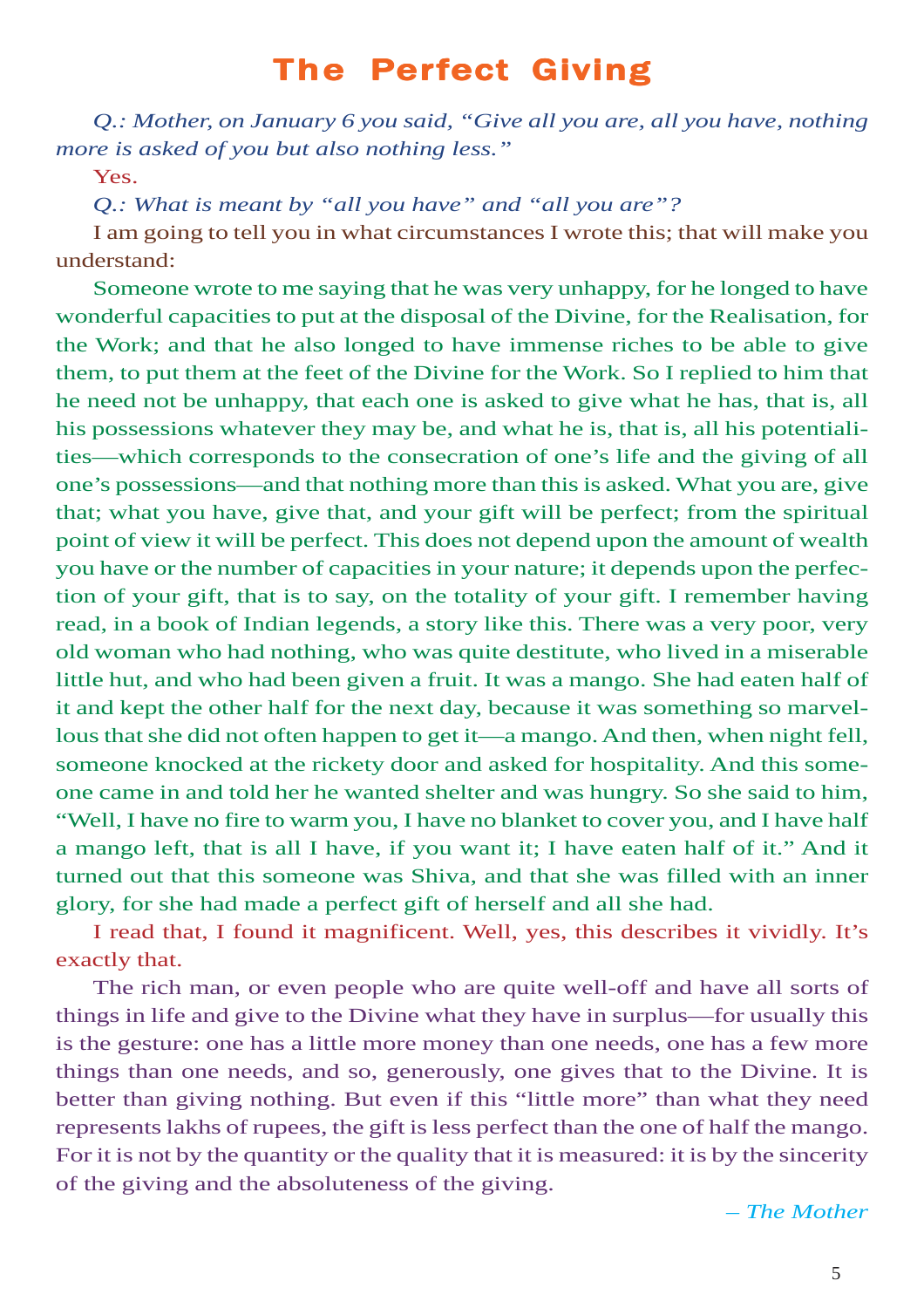## Ashram Activities

**CLEAN MIND PROGRAMME**: Under this program, on five Sundays, The Mother's Integral Health Centre of Delhi Ashram conducted manifold activities including

Maha Mrityunjay *Havan* & Gita *path,* yogasanas and talks/workshops. During this period, Ms. Monika Sharma gave a talk on 'The Art of accommodating Others' to 16 participants on 16



February; Dr. S. Katoch to 15 attendees on "Ayurveda for Holistic Health, not for any Religion" on 22 Febru-



ary; Dr. S. Katoch on 'Do's & Don'ts of Uttarayan Kaal Ayurvedic Perspective' on 23 February to 15 participants; Ms. Monika Sharma on 'Steps towards Happiness' on 1 March to 16 attendees; Dr. S. Katoch on 'The

Yes Philosophy' on 8 March to 17 persons, and Mr. Deepak Jhamb on 'Come to Learn, Go to Serve' to 17 participants on 15 March 2020.Distribution of used clothes and *Prasad* comprised additional activities of the program.

Under **CLEAN MIND PROGRAMME IN ITS OUTREACH** dimension, a camp was conducted at Shamli, U.P. on 3 days: for 120 individuals on 14 February, for



220 individuals on 15 February, and for 250 person on 16 February, 2020. Activities of the camp included Eye Exercises, Physical Practice of Yoga and Health Check-



ups. Resource persons included Dr. P. Kaushal, Dr. Pardeep Kaur, Mr. Deepak Jhamb, Vimal, Gungun, Ms. Seema and Rajnish.

**VISITORS FROM BRAZIL :** Twenty yoga enthusiasts from Brazil led by Mr Joao Vieira visited the Ashram on 19 February 2020. In addition to touring the Ashram premises, the group participated in a demonstration of the physical practices of yoga, and attended a talk on the life-affirming spiritual philosophy of Sri Aurobindo and the Mother, and its role in living a happy, healthy and meaningful life.

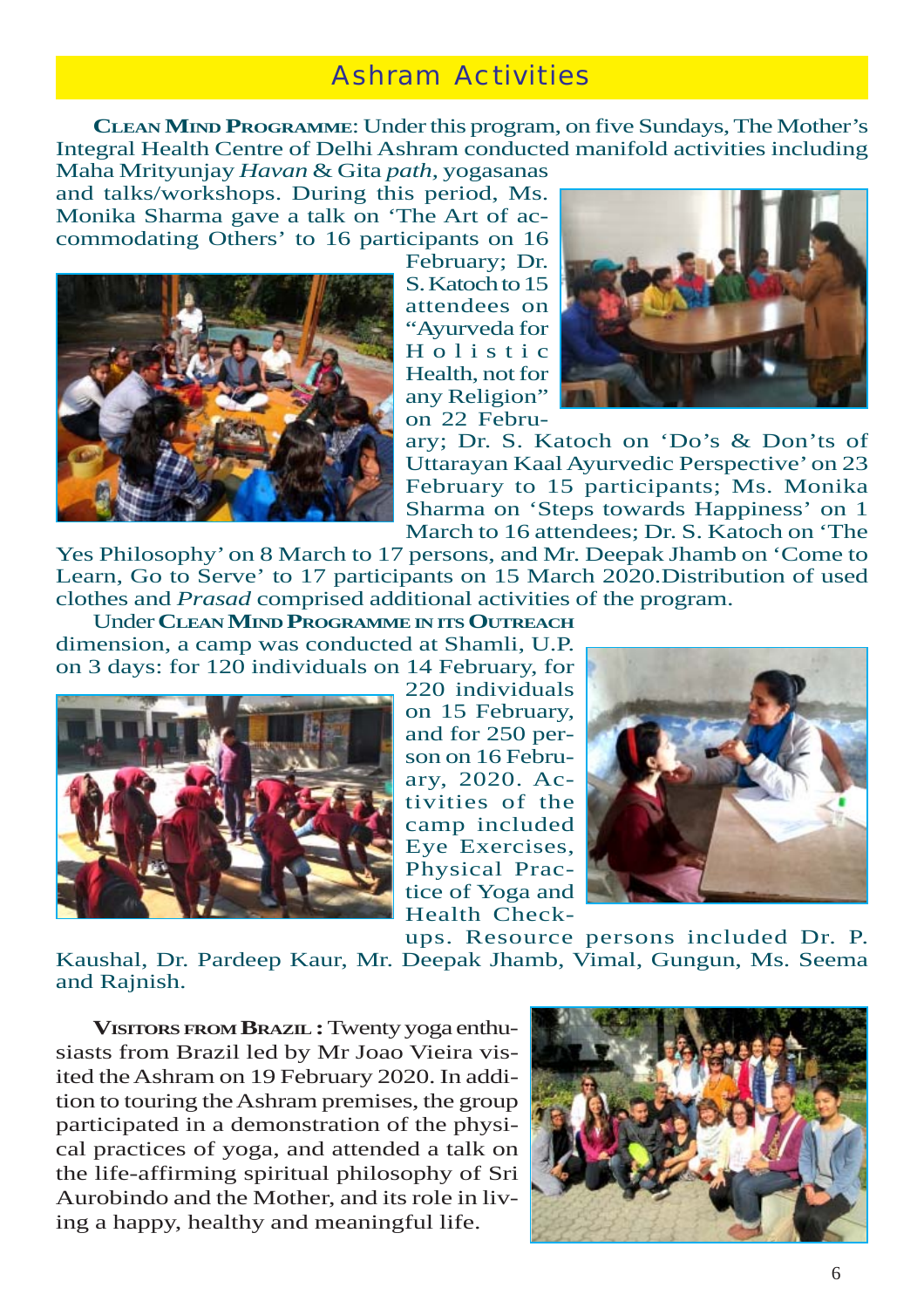**VISIT BY U.K. STUDENTS:** Ten school students from Lycee Francais, London, led by Dr Robert Carr and Ms Ernestina Meloni, stayed in the Ashram from 20-

22 February 2020. Besides participating in the events organized by the Ashram on the Mother's Birthday, the group practiced yogasanas and pranayamas, worked in the garden and the kitchen, and heard talks about the Ashram and the integral philosophy of Sri Aurobindo and The Mother. A few feedback comments exemplify their appreciation of their stay: "gave me a taste of the spiritual side of India," "a privilege to share in the celebrations of the Mother's Birthday," "understood



better the difference between religion and spirituality", "an amazing life-altering experience", "was able to truly escape the stresses of modern day life and reflect on myself", "made me question many aspects of life", "enjoyed doing *seva*," "the ashram is not about differences but unity", and "people of the Ashram are warm, kind and open-minded."

**21 FEBRUARY 2020 –DARSHAN DAY** : 142nd Birth anniversary of the Mother

started with early morning *Prabhat Pheri* chants, followed by invocation for the



divine Presence in the Meditation Hall. Later in the forenoon, in



the Hall of Grace, Primary Wing of The Mother's International School students offered an elaborate program of musical offering of devotional music interspersed with quotations, anecdotes and stories related to the Mother as well as several picturesque

dance items.

Sri Smriti, an exhibition of memorabilia associated with The Mother, was visited by a large number of visitors between 10 am to 3.30 pm. An art exhibition, 'Impressions & Expressions', consisting of paintings made mostly by young-



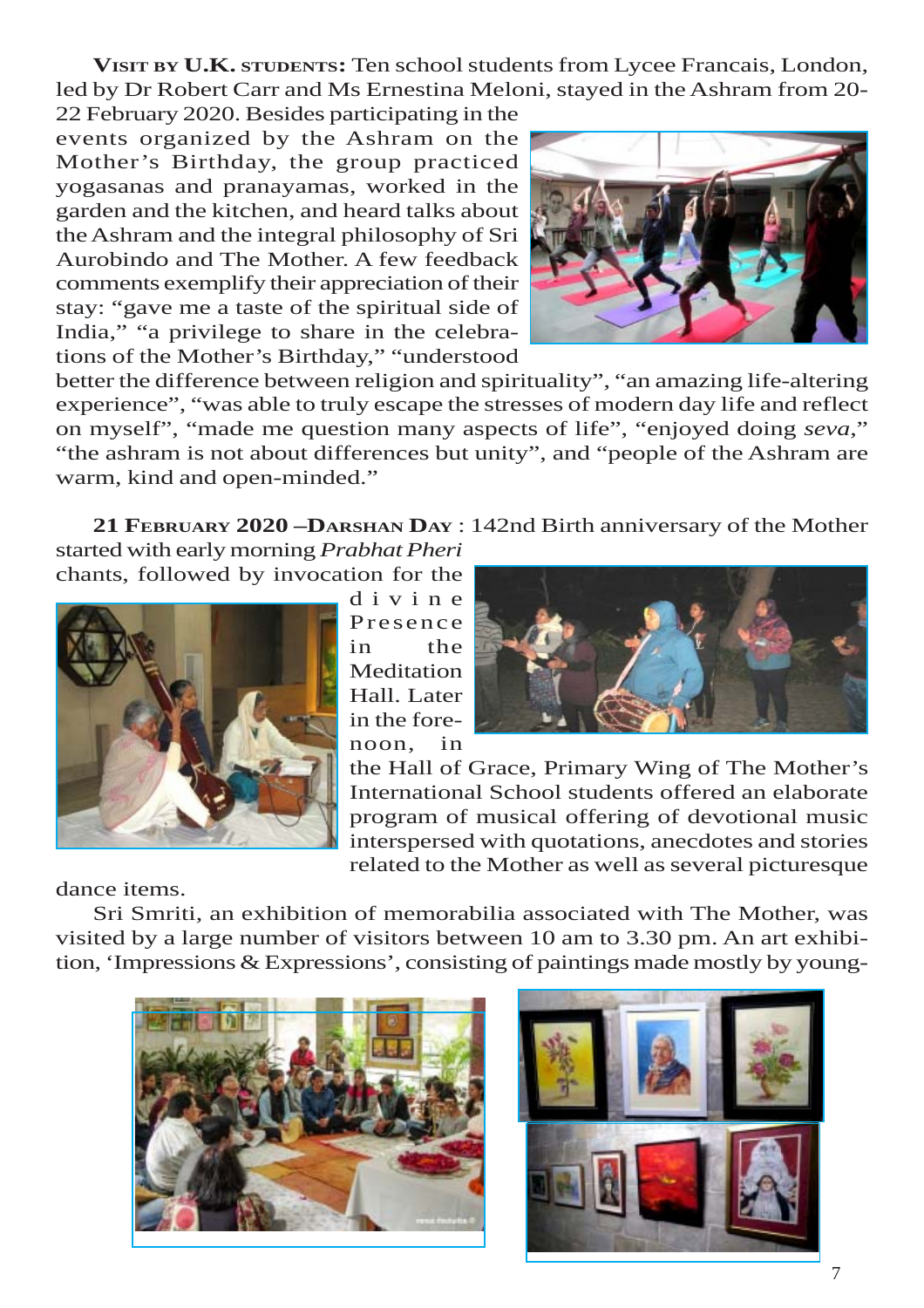sters of the Ashram or those closely associated with the Ashram was inaugurated by the renowned artist, Ms. Rita Jhunjhunwala in the forenoon in the corridors above the Ashram Reception.

In the afternoon, youngsters of the Ashram presented a cultural program. Since 21 February also happened to be the day of

Mahashivaratri, the first item in the program was dedicated to Lord Shiva. The program included





demon-

stration of strength, endurance, balance, coordination and harmony.

In the early evening after the traditional March-past to the accompaniment of music, lights of aspiration were kindled around the Shrine and in the Samadhi Lawn. Thereafter in the Meditation Hall a program of devotional songs was presented by the Ashram Choir, and Tara Didi read on Four Aspects of the Mother. At the end of the eventful day, attendees received *Prasad* and a card with the following message:



*When you have nothing to do, you become restless, you run about, you meet friends, you take a walk, to speak only of the best; I am not referring to things that are obviously not to be done. Instead of that, sit down quietly before the sky, before the sea or under trees, whatever is possible… and try to realise one of these things – to understand why you live, to learn how you must live, to ponder over what you want to do and what should be done, what is the best way of escaping from the ignorance and falsehood and pain in which you live.*

– The Mother



**ASHRAM GROUP PICNIC AT VATIKA RESORT, FEBRUARY 23, 2020**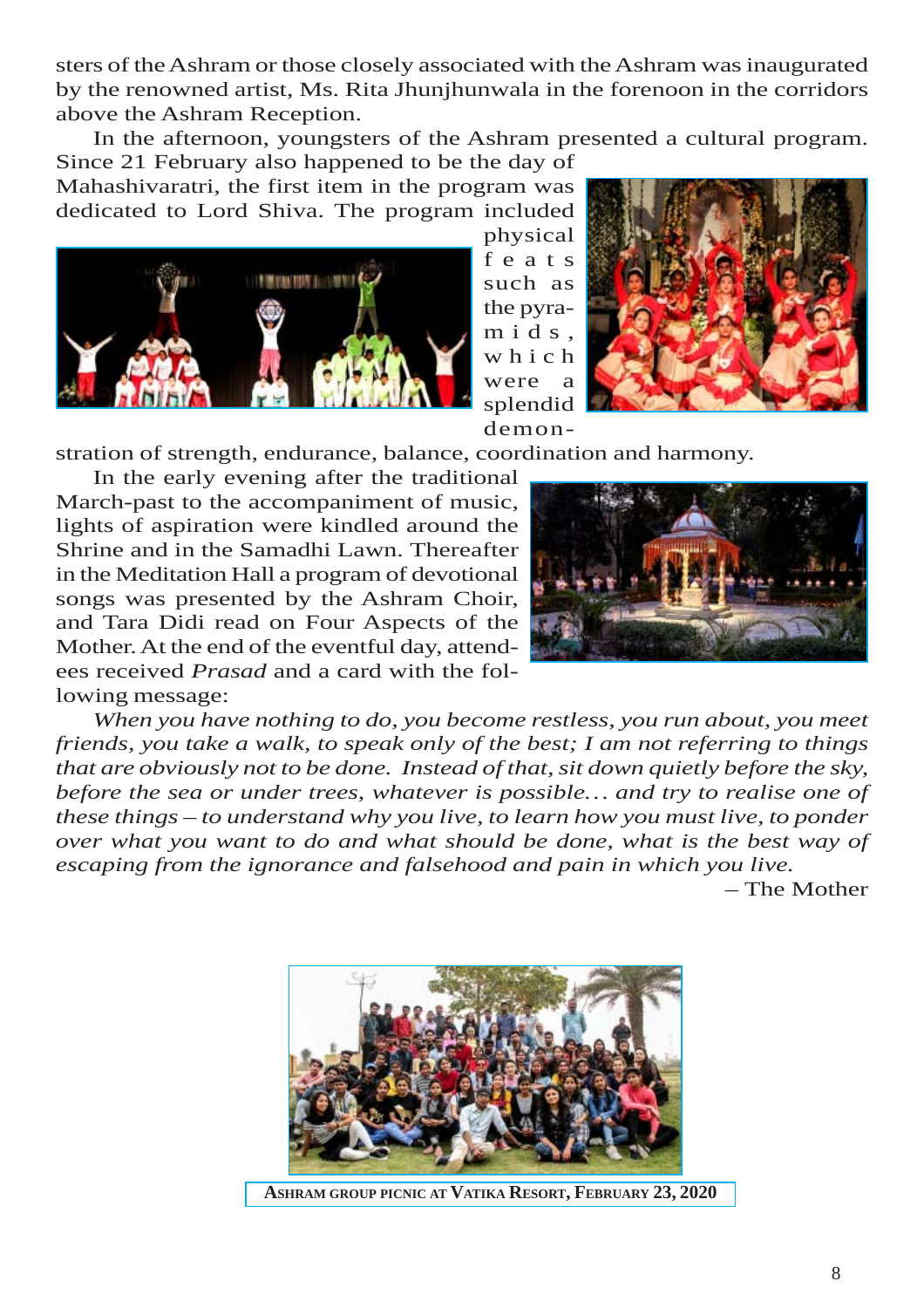**INSTRUMENTAL MUSIC OFFERING:** On the evening of 27 Feb 2020, a musical offering was made jointly by Pt. Barun Pal's disciples, Shri Debojyoti Mukherjee on the Sitar and Shri Rahul Kumar on the Tanpura.



**SHRI ANIL JAUHAR'S** *PUNYATITHI***, 28 FEB 2020:** The sixth *Punyatithi* of Late

Shri Anil Kumar Jauhar, erstwhile Chairperson of Sri Aurobindo Ashram-Delhi Branch, was observed with a musical offering by the Ashram Choir and reading by Tara Didi of passages from Sri Aurobindo's epic poem, *Savitri*.



**THE GOLDEN DAY, 29 FEB 2020**: The Mother declared that on 29 February 1956, Supermind was concretely established in the atmosphere of the Earth. The sixteenth cycle of this momentous event began with an invocation

for the divine Presence in the Meditation Hall. Later in the forenoon, a program of mantra chanting and an oral presentation in Hindi by the youngsters of the Ashram on the life and works of the Mother was held under a Banyan tree near Sri Aurobindo's Shrine. The exhibition of

the objects used by the Mother, Sri Smriti,



and the art exhibition, 'Impressions & Expressions', remained open for long hours from the morning till evening. The tra-



ditional kindling of lights of aspiration could not be carried out this year due to a heavy downpour but

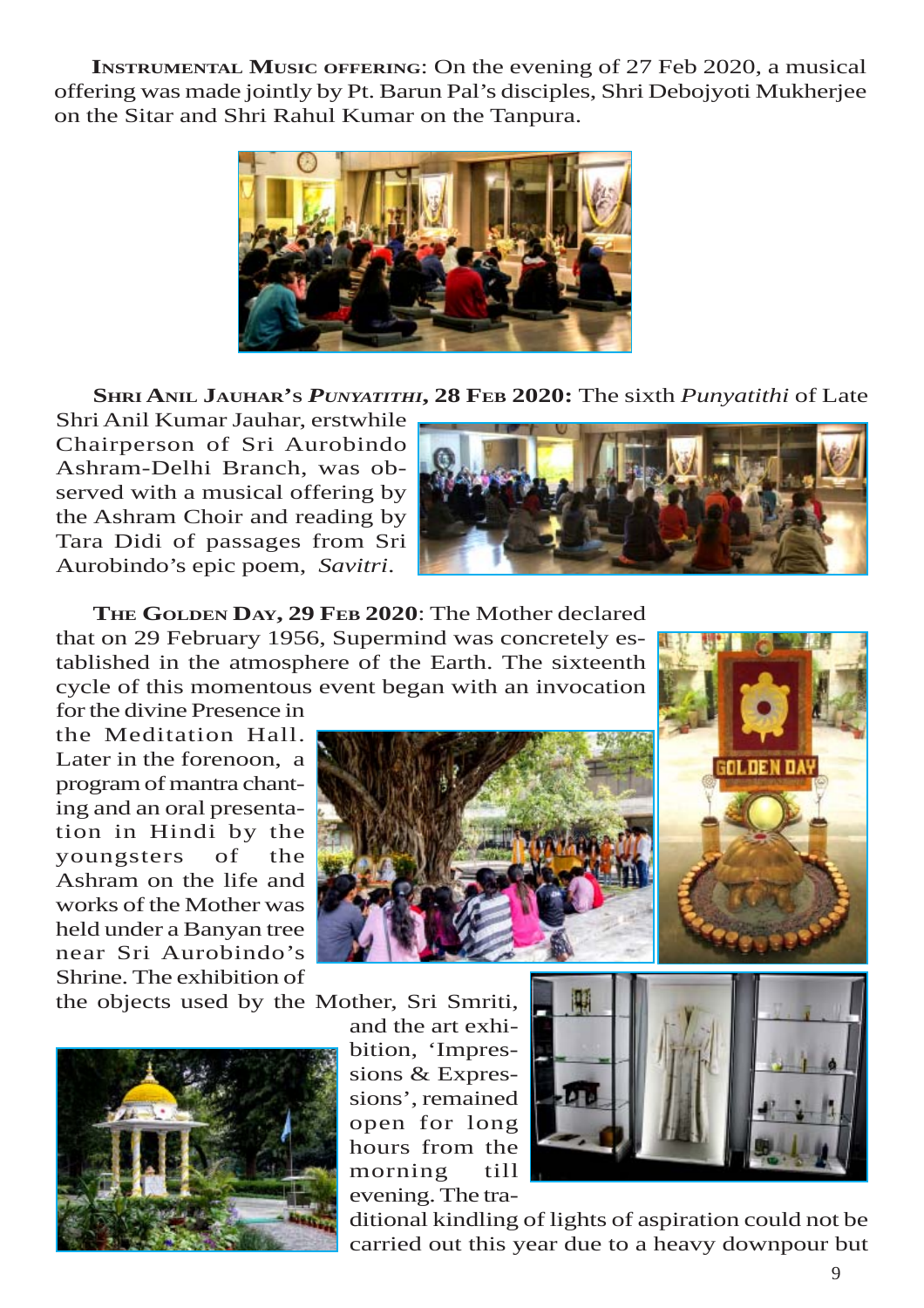

many regarded the showers as a blessing of the Mother's Grace. The evening program in the Meditation Hall consisting of a musical offering interspersed with reading by Tara Didi and a video on the



'Embroidered Dragons from the Mother's Collection' went uninterrupted as planned. Prasad and a card bearing the following message were distributed to all attendees:

*My soul and his indissolubly linked In the one task for which our lives were born, To raise the world to God in deathless Light, To bring God down to the world on earth we came, To change the earthly life to life divine."* – Sri Aurobindo (in 'Savitri')



**HOLI CELEBRATION 10 MARCH 2020**

*BHOOMI PUJAN* **FOR** *ASHIRVAAD* **BLOCK**: Construction for a new building to house vocational trainees and associated departments was begun with chanting of hymns & mantras and *havan* at the designated site in the forenoon of 12 March 2020. In an atmosphere of deep aspiration and peace, Mother's Blessing Packet was laid as part of Bhoomi Pujan on the ground dug up for the start of the construction and covered up with the first spadeful of cement by Tara Didi. The program ended with distribution of *Prasad* to all attendees.

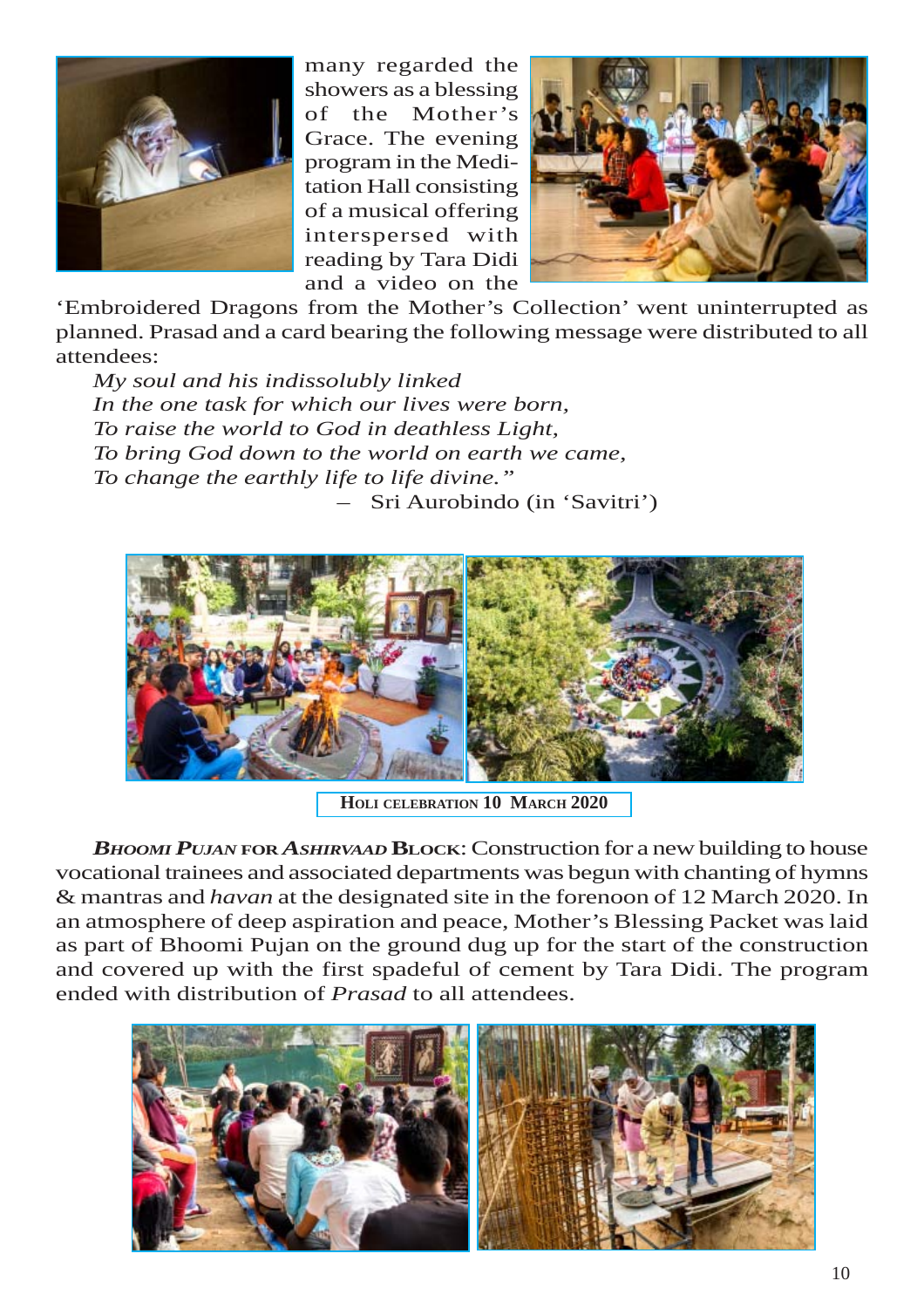**ASHRAM GROUPMEETS SHRI NARENDRA MODI** : A team led by Km.Tara Jauhar of Sri Aurobindo Ashram-Delhi Branch visited The Honorable Prime Minister on 17 March 2020 to present a proposal for the 150th Birth Anniversary of Sri Aurobindo forthcoming on 15th of August in the year 2022. During the meeting, team members shared their vision, and described in brief the initiatives Ashram plans to undertake in spreading the teachings of Sri Aurobindo and the Mother especially in the spheres of Integral Yoga and Integral Education.

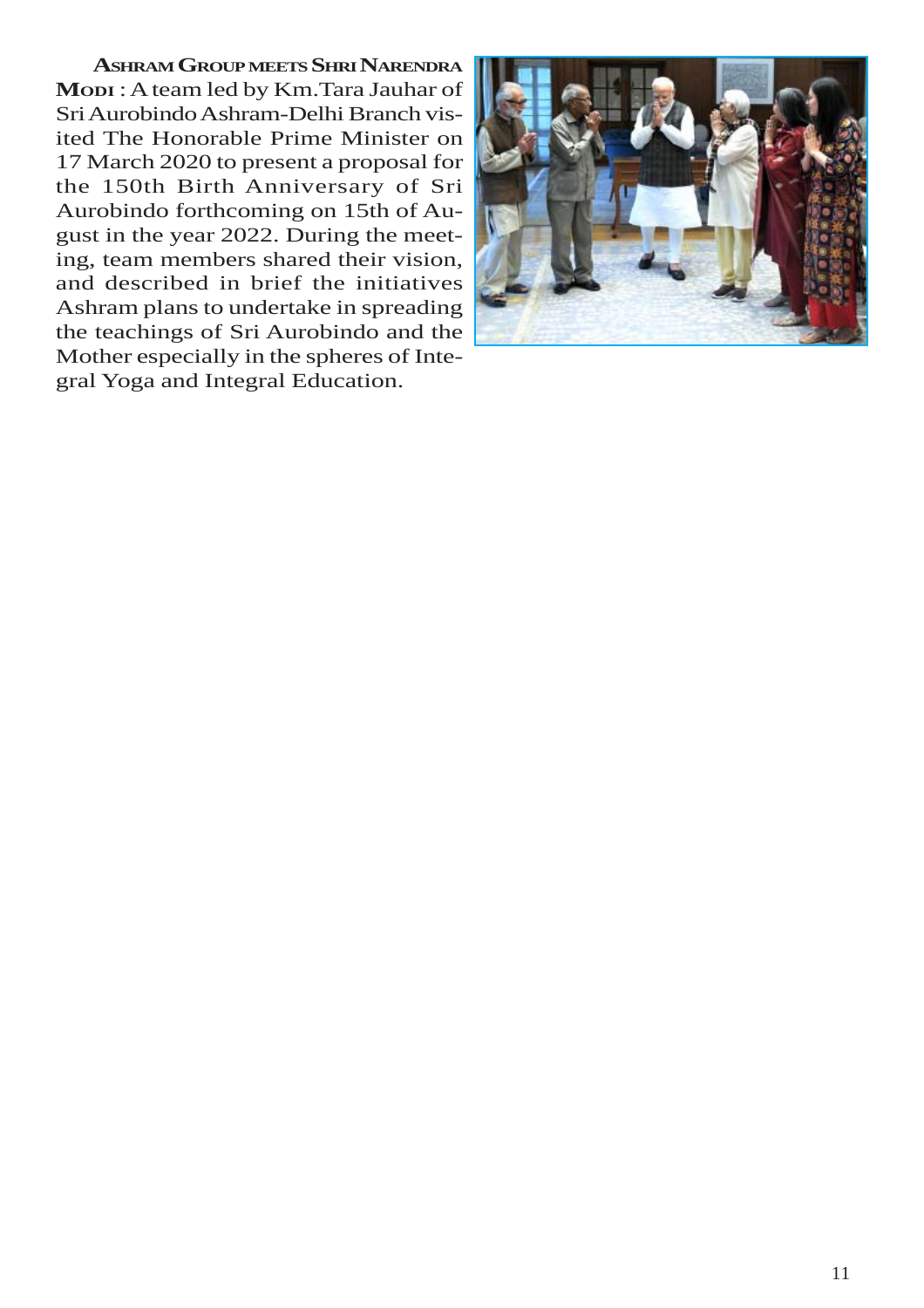#### Editor's Note

"Serialization of *The Message of the Gita* in 'Realization' began from February 2017. The book was compiled by Shri Anil Baran and first published in 1938 by Sri Aurobindo Ashram, Pondicherry. Commentary text in the book derived from *Essays on the Gita* was no intellectual undertaking by Sri Aurobindo but rather "... whatever spiritualisation and divinisation it [his own intellect] attained was through the descent of a higher supra-intellectual knowledge into that silence. The book, Essays on the Gita, itself was written in that silence of the mind, without intellectual effort and by a free activity of this knowledge from above."

Text has been rearranged to suit the magazine format, and phonetic rendering of Sanskrit text in Roman Script has been incorporated. \* \* \* \* \*

Sri Aurobindo considers the message of the Gita to be the basis of the great spiritual movement which has led and will lead humanity more and more to its liberation... escape from falsehood and ignorance... From the time of its first appearance, the Gita has had an immense spiritual action; but with the new interpretation [*Essays on the Gita*] that Sri Aurobindo has given to it, its influence has increased considerably and has become decisive. **Figure**  $\qquad \qquad -$  *The Mother* \* \* \* \* \*

The world abounds with scriptures sacred and profane, with revelations and half-revelations, with religions and philosophies, sects and schools and systems. To these the many minds of a half-ripe knowledge or no knowledge at all attach themselves with exclusiveness and passion and will have it that this or the other book is alone the eternal Word of God... It may therefore be useful in approaching an ancient Scripture, such as the... Gita, to indicate precisely the spirit in which we approach it and what exactly we think we may derive from it that is of value to humanity and its future... In the Gita there is very little that is merely local or temporal and its spirit is so large, profound and universal that even this little can easily be universalised without the sense of the teaching suffering any diminution or violation; rather by giving an ampler scope to it than belonged to the country and epoch, the teaching gains in depth, truth and power. Often indeed the Gita itself suggests the wider scope that can in this way be given to an idea in itself local or limited... the principal ideas suggestive and penetrating which are woven into its complex harmony, are eternally valuable and valid; for they are not merely the luminous ideas or striking speculations of a philosophic intellect, but rather enduring truths of spiritual experience, verifiable facts of our highest psychological possibilities...

We do not belong to the past dawns, but to the noons of the future. A mass of new material is flowing into us; we have not only to assimilate the influences of the great theistic religions of India and of the world... but to take full account of the potent though limited revelations of modern knowledge and seeking... All this points to a new, a very rich, a very vast synthesis; a fresh and widely embracing harmonisation of our gains is both an intellectual and a spiritual necessity of the future. But just as the past syntheses have taken those which preceded them for their starting-point, so also must that of the future... proceed from what the great bodies of realised spiritual thought and experience in the past have given. Among them the Gita takes a most important place. – Sri Aurobindo in *Essays on the Gita* \* \* \* \* \*

#### Preface to *THE MESSAGE OF THE GITA*

The Gita is a great synthesis of Aryan spiritual culture and Sri Aurobindo's luminous exposition of it, as contained in his *Essays on the Gita*, sets out its inner significances in a way that brings them home to the modern mind. I have prepared this commentary summarising its substance with the permission of Sri Aurobindo. The notes have been entirely compiled from the *Essays on the Gita* and arranged under the slokas in the manner of the Sanskrit commentators.

 Sri Aurobindo Ashram, Pondicherry,  $21^{st}$  February, 1938 – ANILBARAN, Editor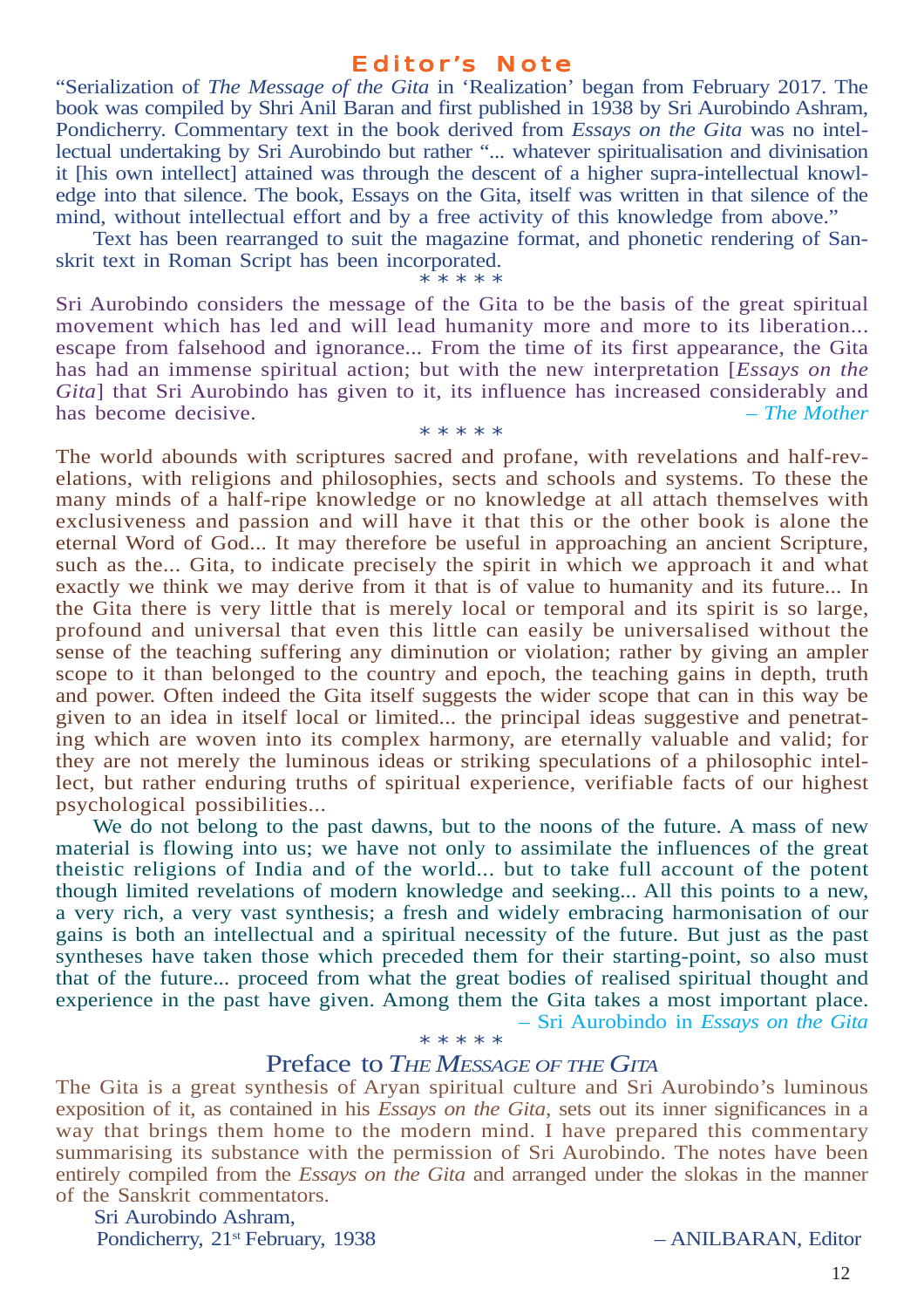With Text, Translation and Notes As INTERPRETED BY

### SRI AUROBINDO

Edited by ANILBARAN ROY

\* \* \* \* \*

## **CONSPECTUS**

### FIFTEENTH CHAPTER

*The Three Purushas* **– The entire doctrine of the Gita converges, on all its lines and through all the flexibility of its turns, towards one central thought—the idea of a triple consciousness, three and yet one, present in the whole scale of existence. All that is now brought together into one focus of grouping vision.** This chapter opens with a description of cosmic existence in the Vedantic image of the *aswattha* tree.

### <u>पंचदशो ऽध्यायः</u> **पुरुषोत्तमयोगः** FIFTEENTH CHAPTER PURUSHOTTAMAYOGAH

*The Three Purushas* श्रीभगवानुवाच -

ऊर्ध्वमूलमधः<mark>शा</mark>खमश्वत्थं प्राहुरव्ययम्। <u>छन्दांसि यस्य<sup>ें</sup>पर्णानि यस्तं वेद स वेदवित्।।१५-१।।</u>

#### **Sri Bhagavaan Uvaacha –**

**Oordhwamoolam adhahshaakham ashwattham praahuravyayam; Cchandaamsi yasya parnaani yastam veda sa vedavit. 15-1**

The Blessed Lord said: With its original source above (in the Eternal), its branches stretching below, the Ashwattha\* is said to be eternal and imperishable; the leaves of it are the hymns of the Veda; he who knows it is the Vedaknower.\*\*

**\*Here is a description of cosmic existence in the Vedantic image of the Ashwattha tree.**

**\*\* The knowledge the Veda gives us is a knowledge of the gods, of the principles and powers of the cosmos, and its fruits are the fruits of a sacrifice which is offered with desire, fruits of enjoyment and lordship in the nature of the three worlds, in earth and heaven and the world between earth and heaven. The branches of this cosmic tree extend both below and above, below in the material, above in the supraphysical planes; they grow by the gunas of Nature, for the triple guna is all the subject of the Vedas,** *traigunyavishaya vedah.* **The Vedic rhythms are the leaves and the sensible objects of desire supremely gained by a right doing of sacrifice are the constant budding of the foliage. Man, therefore, so long as he enjoys the play of the gunas and is attached to desire, is held in the coils of Pravritti, in the movement of birth and action, turns about constantly between the earth and the middle planes and the heavens and is unable to get back to his supreme spiritual infinitudes. This was perceived by the sages. To achieve liberation they followed the path of Nivritti or cessation from the original urge to action, and the consummation of this way is the cessation of birth itself and a transcendent status in the highest supracosmic reach of the Eternal.**

**But for this purpose it is necessary to cut these long-fixed roots of desire by the strong sword of detachment.**

अधश्चोर्ध्वं प्रसृतास्तस्य शाखा गुणप्रवृद्धा विषयप्रवालाः। अधश्च मूलान्यनुसन्ततानि कर्मानुबन्धीनि<sup>ँ</sup>मनुष्यलोके।।१५-२।। **Adhashchordhwam prasritaastasya shaakhaah Gunapravriddhaa vishayapravaalaah; Adhashcha moolaanyanusantataani Karmaanubandheeni manushyaloke. 15-2**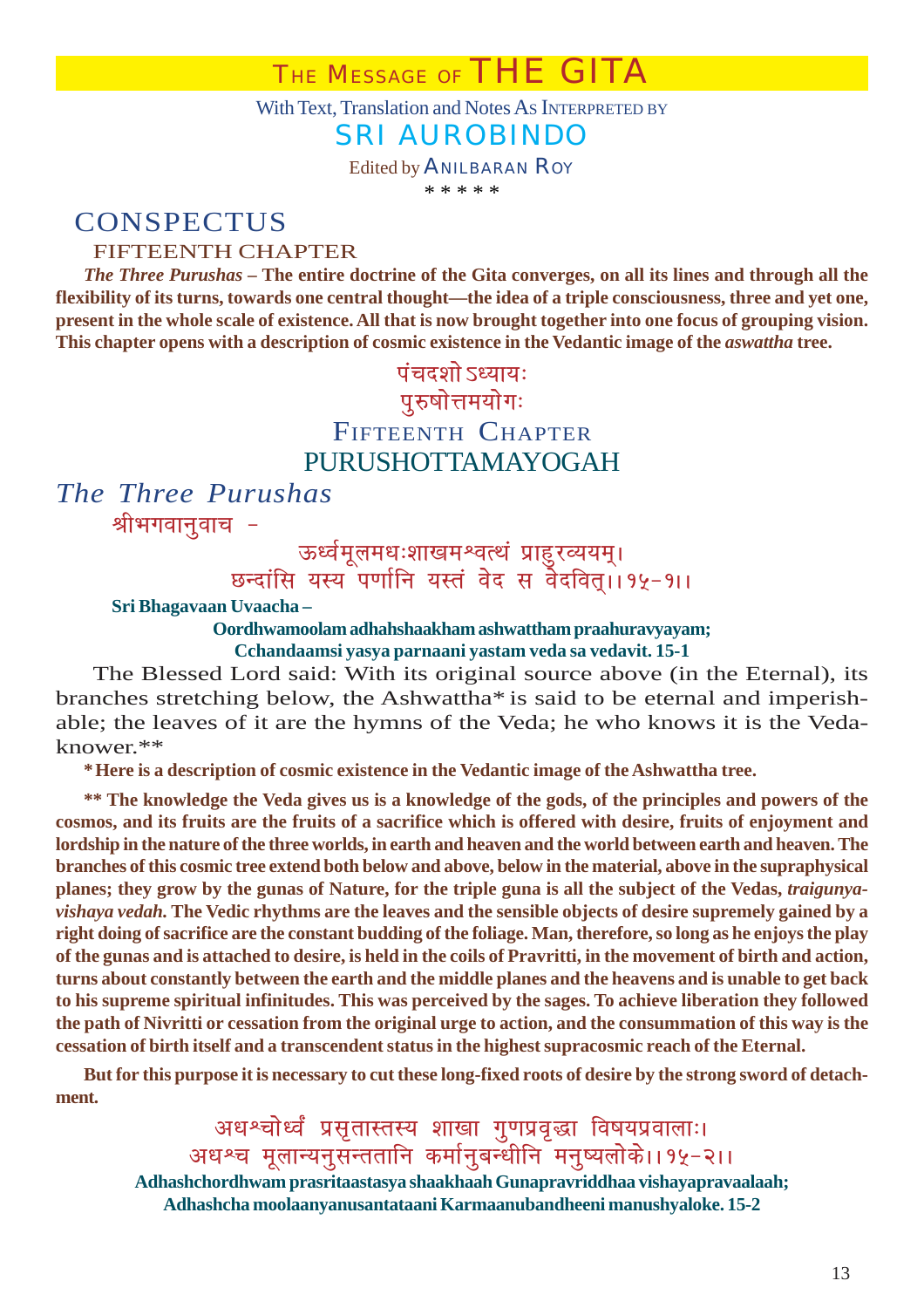The branches of this cosmic tree extend both below and above (below in the material, above in the supraphysical planes), they grow by the gunas of Nature; the sensible objects are its foliage, downward here into the world of men it plunges its roots of attachment and desire with their consequences of an endlessly developing action.

<u>न रूपमस्येह तथोपलभ्यते नान्तो न चादिर्न च सम्प्रतिष्ठा।</u> अश्वत्थमेनं सुविरूढमूलमसंगशस्त्रेण दृढेन छित्त्वा। १५-३।। ततः पदं तत्परिमार्गितव्यं यस्मिन्गता<sup>ँ</sup>न निवर्तन्ति भूयः। तमेव चाद्यं पुरुषं प्रपद्ये यतः प्रवृत्तिः प्रसृता पुराणी।।१५-४।। **Na roopamasyeha tathopalabhyate Naanto na chaadirna cha sampratishthaa;**

**Ashwatthamenam suviroodhamoolam Asangashastrena dridhena cchittwaa. 15-3 Tatah padam tat parimaargitavyam Yasmin gataa na nivartanti bhooyah; Tameva chaadyam purusham prapadye Yatah pravrittih prasritaa puraanee. 15-4**

The real form of it cannot be perceived by us in this material world of man's embodiment, nor its beginning nor its end, nor its foundation; having cut down this firmly rooted Ashwattha by the strong sword of detachment, one should seek for that highest goal whence, once having reached it, there is no compulsion of return to mortal life; I turn away (says the Vedantic verse) to seek that original Soul alone from whom proceeds the ancient sempiternal urge to action.

<u>निर्मा</u>नमोहा जितसंगदोषा अध्यात्मनित्या विनिवृत्तकामाः।

*द्वंद्वैर्विमुक्ताः सुखदुःखसंज्ञैर्गच्छन्त्यमू*ढाः पदमव्ययं तत्।।१५-५।।

**Nirmaanamohaa jitasangadoshaa Adhyaatmanityaa vinivrittakaamaah;**

#### **Dwandwairvimuktaah sukhaduhkhasamjnair Gacchantyamoodhaah padamavyayam tat. 15-5**

To be free from the bewilderment of this lower Maya, without egoism, the great fault of attachment conquered, all desires stilled, the duality of joy and grief cast away, always to be fixed in a pure spiritual consciousness, these are the steps of the way to that supreme Infinite.

> <u>न तद्भासयते सूर्यो न शशांको न पावकः।</u> यदुगत्वा<sup>ं</sup>न निवर्तन्ते<sup>ं</sup> तदुधाम परमं ममा। १५-६।। **Na tadbhaasayate sooryo na shashaangko na paavakah; Yadgatwaa na nivartante taddhaama paramam mama. 15-6**

There we find the timeless being which is not illumined by sun or moon or fire (but is itself the light of the presence of the eternal Purusha); having gone thither they return not; that is the highest eternal status\* of My Being.

**\* But it would seem that this can be attained very well, best even, pre-eminently, directly, by the quiescence of Sannyasa. Its appointed path would seem to be the way of the Akshara, a complete renunciation of works and life, an ascetic seclusion, an ascetic inaction. Where is the room here, or at least where is the call, the necessity, for the command to action, and what has all this to do with the maintenance of the cosmic existence,** *lokasangraha,* **the slaughter of Kurukshetra, the ways of the Spirit in Time, the vision of the million-bodied Lord and his high-voiced bidding, "Arise, slay the foe, enjoy a wealthy kingdom"? And what then is this soul in Nature? This spirit, too, this Kshara, this enjoyer of our mutable existence is the Purushottama; it is he in his eternal multiplicity, that is the Gita's answer.**

> ee <mark>ममैवांशो जीवलोके जीवभूतः सनातनः।</mark><br>मनःषष्ठानीन्द्रियाणि प्रकृतिस्थानि कर्षति।।१५-७।। **Mamaivaamsho jeevaloke jeevabhootah sanaatanah; Manah shashthaaneendriyaani prakritisthaani karshati. 15-7**

It is an eternal portion\* of Me that becomes the ]iva in the world of living creatures and cultivates the subjective powers of Prakriti, mind and the five senses.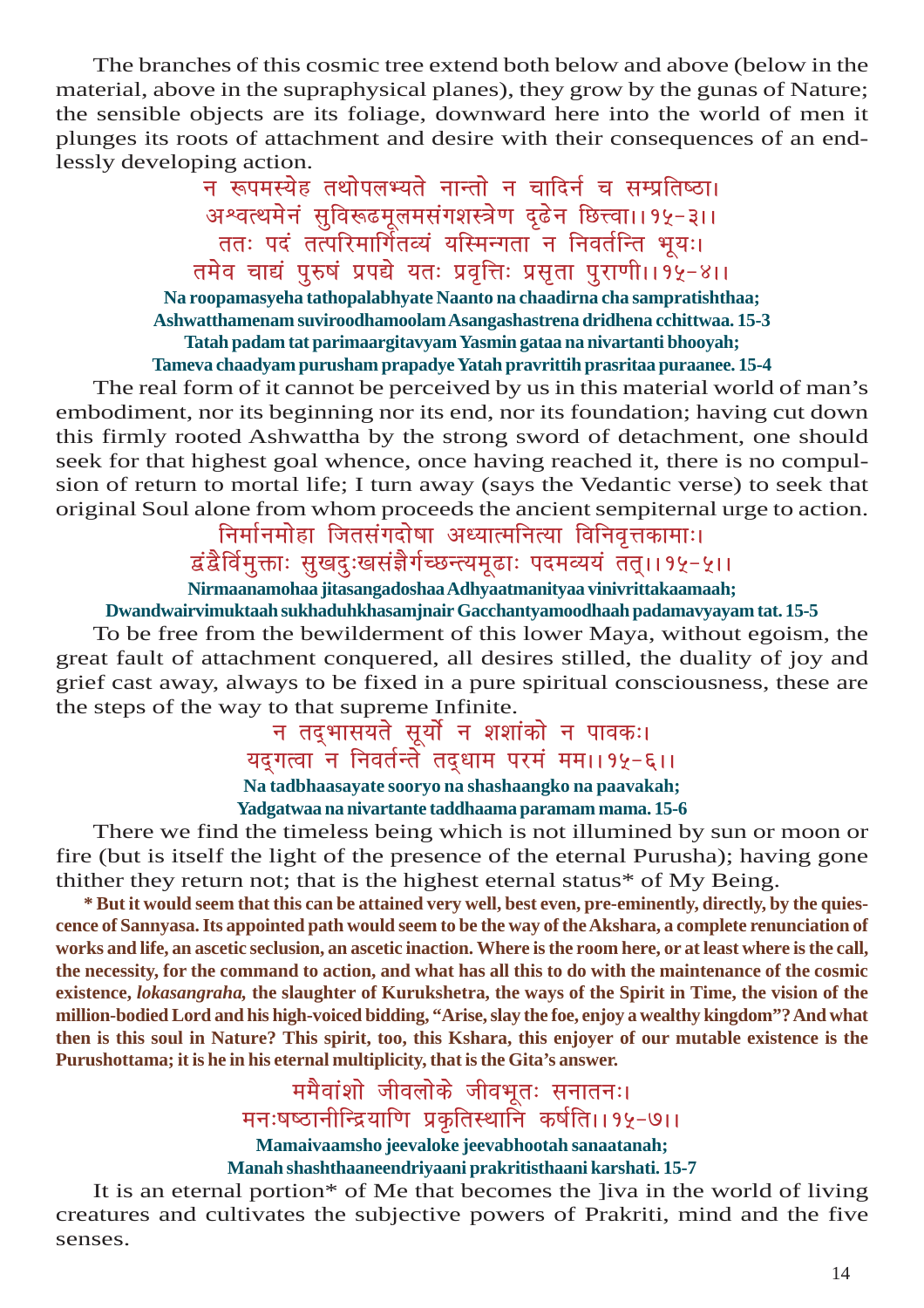**\* This is an epithet, a statement of immense bearing and consequence. For it means that each soul, each being in its spiritual reality is the very Divine, however partial its actual manifestation of him in Nature. And it means too, if words have any sense, that each manifesting spirit, each of the many, is an eternal individual, an eternal unborn undying power of the one Existence. We call this manifesting spirit the Jiva, because it appears here as if a living creature in a world of living creatures, and we speak of this spirit in man as the human soul and think of it in the terms of humanity only. But in truth it is something greater than its present appearance and not bound to its humanity: it was a lesser manifestation than the human in its past, it can become something much greater than mental man in its future. And when this soul rises above all ignorant limitation, then it puts on its divine nature of which its humanity is only a temporary veil, a thing of partial and incomplete significance. The individual spirit exists and ever existed beyond in the Eternal, for it is itself everlasting,** *sanatana.* **It is evidently this idea of the eternal individual which leads the Gita to avoid any expression at all suggestive of a complete dissolution,** *laya***, and to speak rather of the highest state of the soul as a dwelling in the Purushottama,** *nivasishyasi mayyeva.*

# <mark>शरीरं यदवाप्नोति यच्चाप्युत्क्रामतीश्वरः।</mark><br>गृहीत्वैतानि संयाति वायुर्गन्धानिवाशयात्।।१५-८।। **Shareeram yadavaapnoti yacchaapyutkraamateeshwarah; Griheetwaitaani samyaati vaayurgandhaanivaashayaat. 15-8**

When the Lord\* takes up this body (he brings in with him the mind and the senses) and in his going forth too (casting away the body) he goes taking them as the wind takes the perfumes from a vase.

**\* This eternal individual is not other than or in any way really separate from the Divine Purusha. It is the Lord himself, the Ishwara who by virtue of the eternal multiplicity of his oneness—is not all existence a rendering of that truth of the Infinite?—exists for ever as the immortal soul within us and has taken up this body and goes forth from the transient framework when it is cast away to disappear into the elements of Nature. But the identity of the Lord and the soul in mutable Nature is hidden from us by outward appearance and lost in the crowding mobile deceptions of that Nature. And those who allow themselves to be governed by the figures of Nature, the figure of humanity or any other form, will never see it, but will ignore and despise the Divine lodged in the human body.**

## श्रोत्रं चक्षुः स्पर्शनं च रसनं घ्राणमेव च। अधिष्ठाय मनश्चायं विषयानुपसेवते।। १५-<del>६</del>।।

#### **Shrotram chakshuh sparshanam cha rasanam ghraanameva cha;**

#### **Adhishthaaya manashchaayam vishayaanupasevate. 15-9**

The ear, the eye, the touch, the taste and the smell, using these and the mind also, he enjoys the objects of mind and sense as the indwelling and over-dwelling Soul.

### उत्क्रामन्तं स्थितं वापि भुंजानं वा गुणान्वितम्। <u>विमूढा नानुपश्यन्ति पश्यन्ति ज्ञानचक्षुषः।।१५-१०।।</u> **Utkraamantam sthitam vaapi bhunjaanam vaa gunaanvitam;**

**Vimoodhaa naanupashyanti pashyanti jnaanachakshushah. 15-10**

The deluded do not perceive him in his coming in and his going forth or in his staying and enjoying and assumption of quality;\* they perceive who have the eye of knowledge.

**\* They see only what is there visible to the mind and senses, not the greater truth which can only be glimpsed by the eye of knowledge.**

> यतन्तो योगिनश्चैनं पश्यन्त्यात्मन्यवस्थितम्। .<br>यतन्तो ऽप्यकृतात्मानो नैनं पश्यन्त्यचेतसः।। १५-२११। **Yatanto yoginashchainam pashyantyaatmanyavasthitam; Yatanto'pyakritaatmaano nainam pashyantyachetasah. 15-11**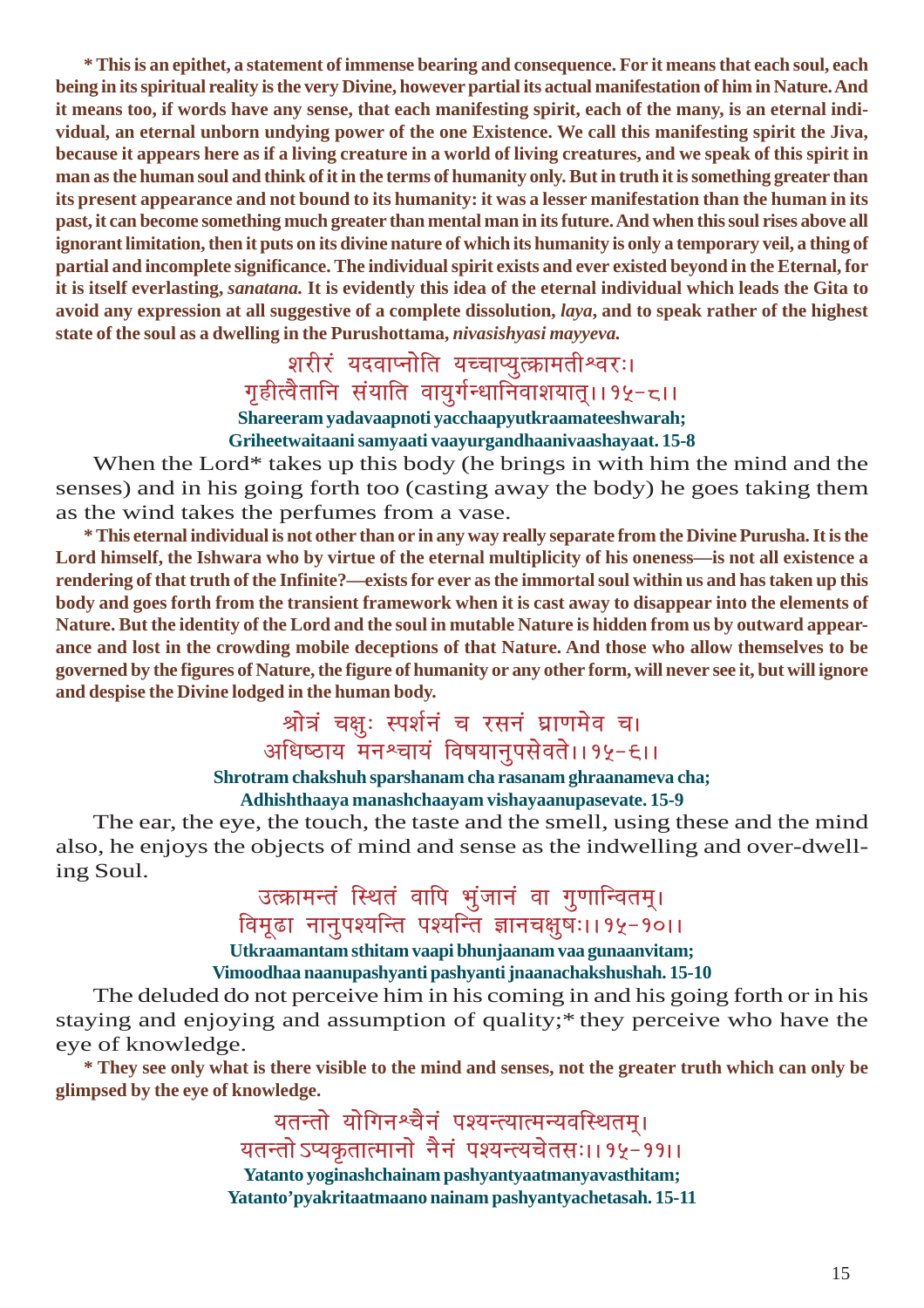The Yogins who strive, see the Lord in themselves; but though they strive to do so, the ignorant\* perceive Him not, as they are not formed in the spiritual mould.

**\* Never can they have sight of him, even if they strive to do so, until they learn to put away the limitations of the outward consciousness and build in themselves their spiritual being, create for it, as it were, a form in their nature. Man, to know himself, must be** *kritatma,* **formed and complete in the spiritual mould, enlightened in the spiritual vision. The Yogins who have this eye of knowledge, see the Divine Being we are in their own endless reality, their own eternity of spirit. Illumined, they see the Lord in themselves and are delivered from the crude material limitation, from the form of mental personality, from the transient life formulation: they dwell immortal in the truth of the self and spirit. But they see him (the Godhead) too not only in themselves, but in all the cosmos.**

### यदादित्यगतं तेजो जगद्**भासयते ऽखिलम्**। .<br>यच्चन्द्रमसि यच्चाग्नौ तत्तेजो विद्धि मामकम् । । १५-१२। । **Yadaadityagatam tejo jagad bhaasayate'khilam;**

#### **Yacchandramasi yacchaagnau tattejo viddhi maamakam. 15-12**

The light of the sun that illumines all this world, that which is in the moon and in fire, that light know as from Me.

## गामाविश्य च भूतानि धारयाम्यहमोजसा।

पुष्णामि चौषधीः सर्वाः सोमो भूत्वा रसात्मकः।। १५-१३।।

**Gaam aavishya cha bhootaani dhaarayaamyaham ojasaa;**

#### **Pushnaami chaushadheeh sarvaah somo bhootwaa rasaatmakah. 15-13**

I have entered into this form of earth (and am the spirit of its material force) and sustain by My might these multitudes. I am the godhead of Soma who by the *rasa* (the sap in the earth-mother) nourishes all plants and trees.

## अहं वैश्वानरो भूत्वा प्राणिनां देहमाश्रितः।

## <u>प्राणापानसमायुक्तः पंचाम्यन्नं चतुर्विधम्।। १५-१४।।</u>

**Aham vaishwaanaro bhootwaa praaninaam dehamaashritah;**

#### **Praanaapaana samaayuktah pachaamyannam chaturvidham. 15-14**

I, having become the flame of life, sustain the physical body of living creatures, and united with Prana and Apana, digest, the four kinds\* of food.\*\*

**\* In other words, the Divine is at once the Soul of matter and the Soul of life and the Soul of mind as well as the Soul of the supramental light that is beyond mind and its limited reasoning intelligence.**

**\*\* Namely, that which is chewed, that which is sucked, that which is licked and that which is drunk.**

## सर्वस्य चाहं हृदि सन्निविष्टो मत्तः स्मृतिर्ज्ञानमपोहनं च। <u>वेदैश्च सर्वैरहमेव वेद्यो वेदान्तकृद्वेदविदेव चाहमृ।। १५-१५।।</u>

**Sarvasya chaaham hridi sannivishto Mattah smritir jnaanam apohanam cha; Vedaischa sarvairahameva vedyo Vedaantakrid vedavid eva chaaham. 15-15**

. I am lodged in the heart of all; from Me are memory and knowledge and their absence. And that which is known by all the Vedas (and by all forms of knowing) am I; and I indeed the knower of Veda and the maker of Vedanta.

**–** *To be continued*